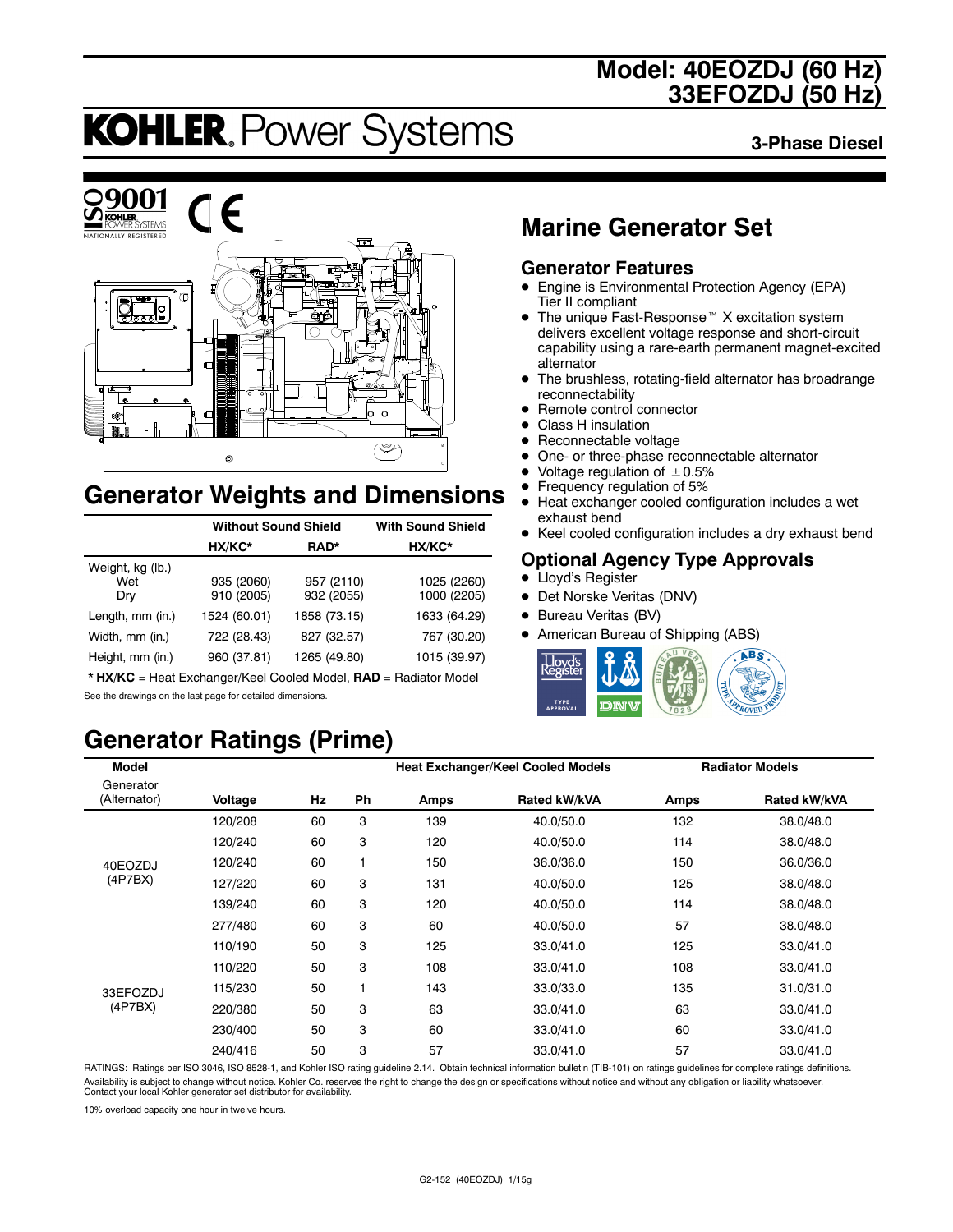# **Application Data**

#### **Lubrication**

| <b>Engine Specifications</b>    | 60 Hz                     | 50 Hz | <b>Lubricating System</b>                                            | 60 Hz                       | 50 Hz         |  |
|---------------------------------|---------------------------|-------|----------------------------------------------------------------------|-----------------------------|---------------|--|
| Type                            | Inline, 4-cycle           |       | Oil pan capacity with filter, L (U.S. qt.)                           |                             | 7.5(8)        |  |
| Number of cylinders             | 4                         |       | Type                                                                 |                             | Pressure      |  |
| Firing order                    | $1 - 3 - 4 - 2$           |       |                                                                      |                             |               |  |
| Aspiration                      | Natural                   |       | <b>Operation Requirements</b>                                        |                             |               |  |
| Displacement, L (cu. in.)       | 4.5 (275)                 |       | <b>Air Requirements</b>                                              | 60 Hz                       | 50 Hz         |  |
| Bore and stroke, mm (in.)       | 106 x 127 (4.19 x 5.00)   |       |                                                                      |                             |               |  |
| Compression ratio               | 17.6:1                    |       | Engine combustion air requirements,<br>$m^3$ /min. (cfm)             | 3.6(127)                    | 2.4(85)       |  |
| Combustion system               | Direct injection          |       | Max. air intake restriction, kPa (in. $H_2O$ )                       | 6.25(25)                    | 6.25(25)      |  |
| Rated rpm                       | 1800                      | 1500  | Cooling air required for generator set at                            |                             |               |  |
| Maximum power at rated rpm, HP  | 62<br>54<br>Cast iron     |       | 50 $\degree$ C (122 $\degree$ F) ambient, m <sup>3</sup> /min. (cfm) |                             | 15.72 (555)   |  |
| Cylinder block material         |                           |       | HX/KC*<br>RAD*                                                       | 18.12 (640)<br>135.9 (4800) | 113.3 (4000)  |  |
| Cylinder head material          | Cast iron                 |       | Exhaust flow, $m^3/m$ in. (cfm)                                      | 10.4 (367)                  | 7.0 (237)     |  |
| Piston rings                    | 2 compression/1 oil       |       | Exhaust temp., $^{\circ}$ C ( $^{\circ}$ F)                          | 587 (1089)                  | 565 (1049)    |  |
| Crankshaft material             | Forged steel              |       | Max. allowed exhaust backpressure,                                   |                             |               |  |
| Connecting rod material         | Forged steel              |       | kPa (in. $H_2O$ )                                                    | 7.5(30)                     | 7.5(30)       |  |
| Governor type                   | Mechanical                |       | <b>Fuel Consumption</b>                                              | 60 Hz                       | 50 Hz         |  |
|                                 |                           |       | Diesel, Lph (gph) at % load                                          |                             |               |  |
| <b>Engine Electrical</b>        |                           |       | 100%                                                                 | 12.5<br>(3.3)               | (2.7)<br>10.1 |  |
| <b>Engine Electrical System</b> | 60 Hz                     | 50 Hz | 75%                                                                  | 9.9<br>(2.6)                | (2.1)<br>7.8  |  |
| Battery, voltage                | 12- or 24-volt spec       |       | 50%                                                                  | 7.1<br>(1.9)                | 5.5<br>(1.5)  |  |
|                                 | isolated ground, standard |       | 25%                                                                  | 4.3<br>(1.1)                | (0.9)<br>3.4  |  |
| Rottony charging (10 yolt)      | <b>75 amp</b>             |       |                                                                      |                             |               |  |

#### **Engine Features**

- One-side serviceability of fuel system, lubrication system, and air cleaner
- Low oil pressure cutout
- High water temperature cutout
- Loss of coolant cutout
- Overcrank cutout
- Belt guard
- Optional digital gauge
- Disposable oil filter
- Extended oil drain
- PTO options: 12- or 24-volt electric clutch

#### **Controller Features**

- A graphical display and pushbutton/rotary selector dial provide easy, local data access.
- $\bullet$  Measurements are selectable in metric or English units.
- $\bullet$  The controller supports Modbus<sup>®</sup> protocol with serial bus (RS-485) or Ethernet networks.
- Scrolling display shows critical data at a glance.
- Graphical display of power metering (kW, kVA, V, I, PF, and VAR).
- $\bullet$  Integrated hybrid voltage regulator providing  $\pm 0.5\%$  regulation.
- $\bullet$  Built-in alternator thermal overload protection.

 $\text{Modbus}^{\otimes}$  is a registered trademark of Schneider Electric.

| <b>Engine Electrical System</b>         | 60 Hz                                            | 50 Hz |  |
|-----------------------------------------|--------------------------------------------------|-------|--|
| Battery, voltage                        | 12- or 24-volt spec<br>isolated ground, standard |       |  |
| Battery, charging (12 volt)             | 75 amp                                           |       |  |
| Battery, charging (24 volt)             | 50 amp                                           |       |  |
| Battery, recommendation (min., 12 volt) | 640 CCA                                          |       |  |
| Starter motor                           | Gear-reduction type                              |       |  |

#### **Cooling**

**Engine**

| <b>Cooling System</b>                                       |          | 60 Hz                      | 50 Hz       |  |
|-------------------------------------------------------------|----------|----------------------------|-------------|--|
| Capacity, L (U.S. qt.) (approx.),<br>HX/KC*<br><b>RAD*</b>  |          | 12 (13)<br>24.6 (26)       |             |  |
| Cooling type,<br>HX*<br><b>RAD*</b>                         |          | Heat exchanger<br>Radiator |             |  |
| Seawater pump type,<br>HX/KC*                               |          | John Deere gear driven     |             |  |
| Seawater pump suction lift,<br>maximum, m (ft.),<br>HX/KC*  |          | 3.0(10.0)                  |             |  |
| Heat rejected to jacket water at rated kW.<br>kW (Btu/min.) |          | 42 (2391)                  | 31.5 (1793) |  |
| Engine water pump flow, Lpm (gpm)                           | 125 (32) | 116 (30)                   |             |  |
| Seawater pump flow, Lpm (qpm), HX/KC*                       | 84 (22)  | 70 (18)                    |             |  |

#### **Fuel**

| <b>Fuel System</b>                     | 60 Hz                                           | 50 Hz |  |
|----------------------------------------|-------------------------------------------------|-------|--|
| Fuel recommendation                    | Diesel fuel specified to<br>EN 590 or ASTM D975 |       |  |
| Fuel shutoff solenoid                  | <b>Flectric</b>                                 |       |  |
| Fuel injection pump                    | Stanadyne DB4, mechanical                       |       |  |
| Fuel pump priming                      | Manual                                          |       |  |
| Maximum recommended fuel lift, m (ft.) | 3.0(10.0)                                       |       |  |

\* **HX** = Heat Exchanger, **KC** = Keel Cooled, **RAD** = Radiator Model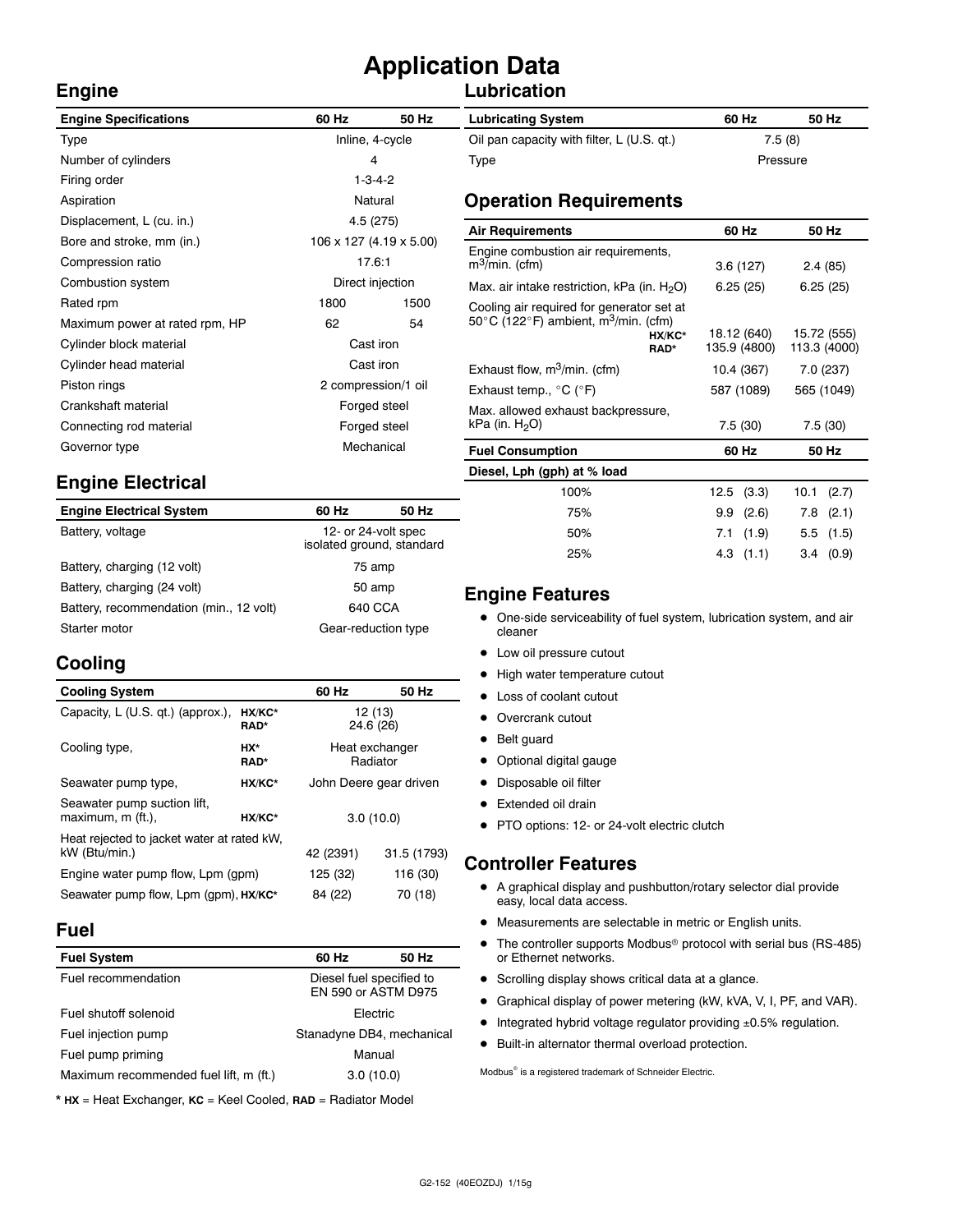### **Decision-Maker<sup>®</sup> 3500 Paralleling Controller**



Provides advanced control, system monitoring, and system diagnostics for optimum performance and compatibility. The Decision-Maker<sup>®</sup> 3500 controller uses a patented hybrid voltage regulator and unique software logic to manage alternator thermal overload protection features normally requiring additional hardware. Additional features include:

- AC Output Voltage Regulator Adjustment. The voltage adjustment provides a maximum adjustment of  $\pm$  10% of the system voltage.
- Alarm Silence. The controller can be set up to silence the alarm horn only when in the AUTO mode for NFPA-110 application or Always for user convenience.
- Alternator Protection. The controller provides generator set overload and short circuit protection matched to each alternator for the particular voltage/phase configuration.
- Automatic Restart. The controller automatic restart feature initiates the start routine and recrank after a failed start attempt.
- **Cyclic Cranking.** The controller has programmable cyclic cranking.
- ECM Diagnostics. The controller displays engine ECM fault code descriptions to help in engine troubleshooting.
- **Engine Start Aid.** The configurable starting aid feature provides customized control for an optional engine starting aid.
- **Event Logging.** The controller keeps a record (up to 1000 entries) for warning and shutdown faults. This fault information becomes a stored record of system events and can be reset.
- $\bullet$  Historical Data Logging. Total number of successful starts of the generator is recorded and displayed.
- Integrated Hybrid Voltage Regulator. The voltage regulator provides ±0.5% no-load to full-load RMS voltage regulation with three-phase sensing.
- Lamp Test. Press the alarm silence/lamp test button to verify functionality of the indicator lights.
- LCD Display. Adjustable contrast for improving visibility.
- D **Measurement Units.** The controller provides selection of English or metric displays.
- Power Metering. Controller graphical display provides voltage, current, power factor, kW, kVA, and kVAR.
- Programming Access (USB). Provides software upgrades and diagnostics with PC software tools.
- Remote Reset. The remote reset function supports acknowledging and resetting faults and allows restarting of the generator set without going to the master control switch off/reset position.
- Run Time Hourmeter. The generator set run time is displayed.
- Time Delay Engine Cooldown (TDEC). The TDEC provides a time delay before the generator set shuts down.
- Time Delay Engine Start (TDES). The TDES provides a time delay before the generator set starts.
- Voltage Selection Menu. This menu provides the capability to switch the generator output voltage. NOTE: Generator set output leads may require reconnection.
- **Paralleling Functions:** 
	- $\bullet$  Bus sensing
	- First on logic
	- $\bullet$  Synchronizing
- Communication based isochronous load sharing
- Droop load sharing
- External controlled load sharing via analog bias signals

## **Alternator Specifications**

#### **Alternator Specifications**

| <b>Specifications</b>                                                                                | <b>Alternator</b>                                                          |  |  |
|------------------------------------------------------------------------------------------------------|----------------------------------------------------------------------------|--|--|
| Manufacturer                                                                                         | Kohler                                                                     |  |  |
| Type                                                                                                 | 4-pole, rotating-field                                                     |  |  |
| Exciter type                                                                                         | Brushless, rare-earth<br>permanent-magnet                                  |  |  |
| Number of leads                                                                                      | 12, reconnectable                                                          |  |  |
| Voltage regulator                                                                                    | Solid state, volts/Hz                                                      |  |  |
| Insulation: NFMA MG1                                                                                 |                                                                            |  |  |
| Material                                                                                             | Class H                                                                    |  |  |
| Temperature rise                                                                                     | $115^{\circ}$ C                                                            |  |  |
| Bearing: number, type                                                                                | 1. sealed                                                                  |  |  |
| Coupling                                                                                             | Flexible disc                                                              |  |  |
| Amortisseur windings                                                                                 | Full                                                                       |  |  |
| Voltage regulation, no load to full load                                                             | ± 0.5%                                                                     |  |  |
| One-step load acceptance per NFPA 110<br>Peak motor starting kVA:<br>480 V, 400 V<br>4P7BX (12 lead) | 100% of rating<br>(35% dip for voltages below)<br>180 (60 Hz), 136 (50 Hz) |  |  |

#### **Alternator Features**

- NEMA MG1, IEEE, and ANSI standards compliance for temperature rise and motor starting.
- Capable of sustained line-to-neutral short circuit current of up to 300% of the rated current for up to 2 seconds. (IEC 60092-301 short-circuit performance.)
- Sustained short-circuit current enabling downstream circuit breakers to trip without collapsing the alternator field.
- Self-ventilated and dripproof construction.
- Vacuum-impregnated windings with epoxy varnish for dependability and long life.
- Superior voltage waveform from a two-thirds pitch stator and skewed rotor.

#### **Optional Accessories**

- $\bullet$  Modular sound shield manufactured with 5052-H32 aluminum in powder-coated Matterhorn white
- $\bullet$  Circuit breakers
- $\bullet$  Remote digital display
- Remote monitoring, start/stop panel with wiring harness for connection to the generator controller
- Duplex fuel filter
- $\bullet$  Siphon break
- Remote connection/extension harness
- Oil level indicator (high/low)
- Low coolant level indicator
- Electric front clutch power takeoff (PTO) 12- or 24- volt
- Electronic governor for paralleling operation